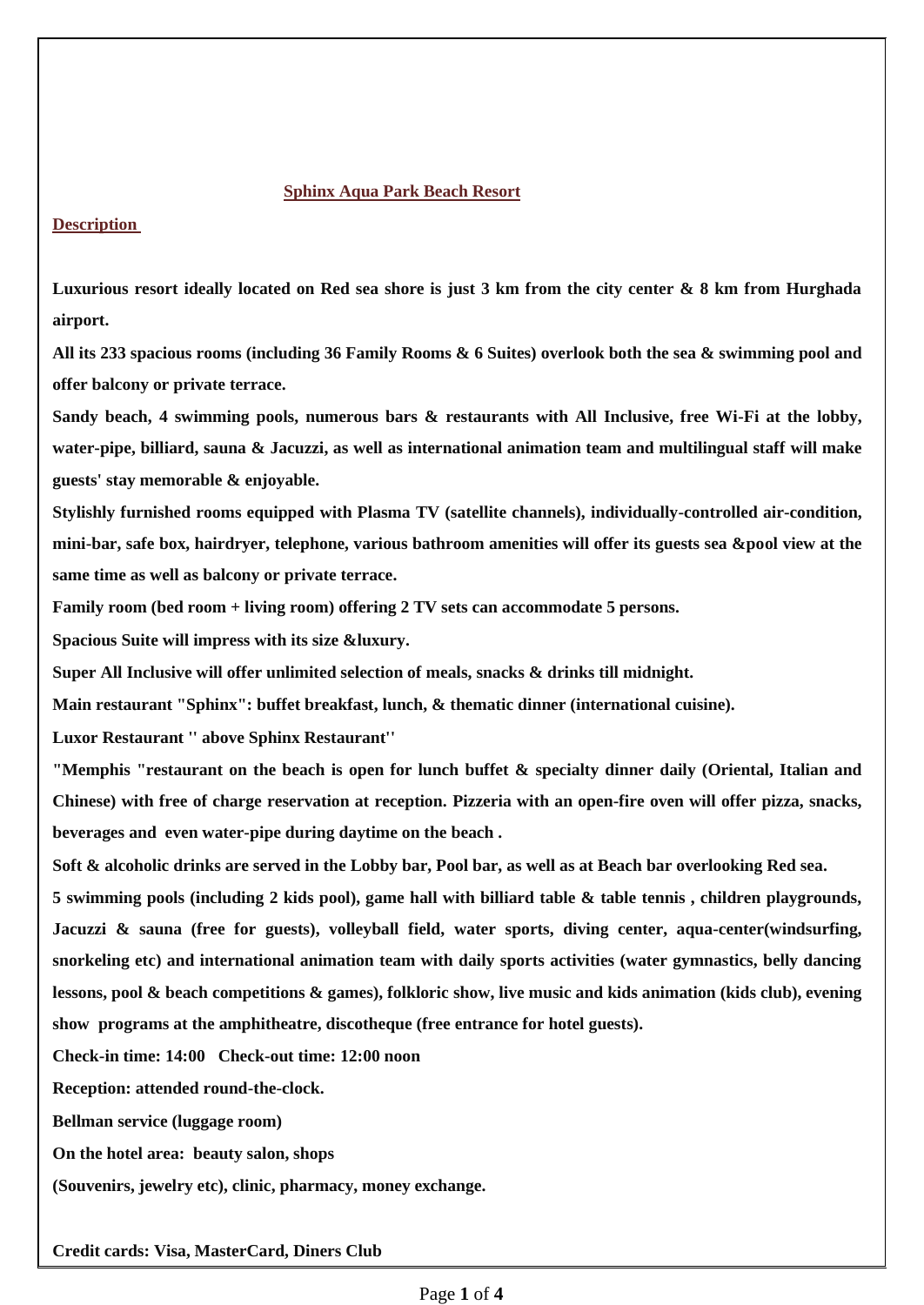| <b>Category</b> | <b>Telephone</b>   | <b>Address</b>                  | <b>Email</b>          |
|-----------------|--------------------|---------------------------------|-----------------------|
| 4 Stars         | $+20653615429$     | Al Wafaa District-Arabia Road - | rsv@sphinx-resort.com |
|                 | $+20653615427$     | Hurghada – Red Sea – Egypt      |                       |
|                 | $+20653615428$ Fax | P.O. Box 427                    |                       |
|                 | +201002599022      |                                 |                       |

| <b>Website</b>       | <b>Bank Details</b>                                                          | <b>Bank Name &amp; Swift Code</b>                                                   |
|----------------------|------------------------------------------------------------------------------|-------------------------------------------------------------------------------------|
| www.sphinx-hotel.com | Tomy for hotels (Tamer Nabil &<br>His partner)<br>Acc# 32-20313836169-78 USD | <b>Bank: Qatar National Bank Al</b><br>Ahli (ONB AL AHLI)<br><b>Swift: ONBAEGCX</b> |
|                      | *Iban: EG45 0037 0032<br>2031836169                                          |                                                                                     |
|                      | Acc# 32-203836170-75 EURO<br>*Iban : EG45 0037 0032<br>20313836170           |                                                                                     |
|                      | Acc# 32-20313836165-90 EGP<br>*Iban: EG45 0037 0032<br>20313836165           |                                                                                     |

## **Rooms:**

Total No. of Units 233 **Categories of Rooms** 202 Standard Rooms 20 Family Suites 5 Royal Suites 6 Family Rooms

### **Room Facilities:**

King Size Bed Twin Bed Extra Bed Baby Cot Balcony / Terrace with table and chairs Safe Box Phone Satellite TV Mini Bar (1 mineral bottles of Water Daily) Electric kettle Tea & Coffee facilities

Air Condition Shower / Toilet Bathtub / Toilet Hair dryer Shower gel, shampoo, shower cap

## **Hotel Facilities:**

**Free** Safe Deposit Box (In Rooms Only) WIFI in the Lobby Area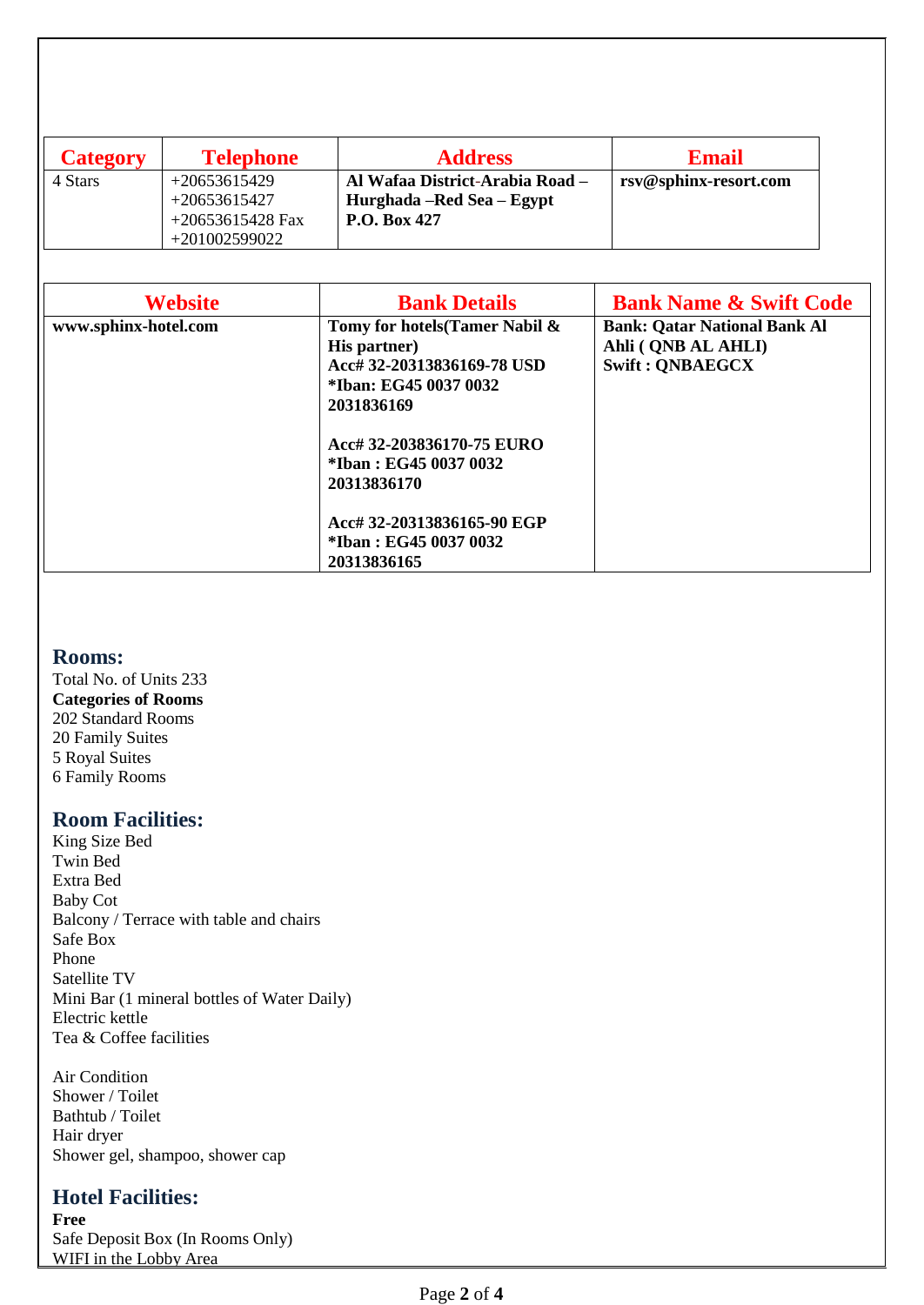Water-park Car Park Currency Exchange Service Credit Cards *(Visa, MasterCard)* Luggage storage Meeting Room

#### **Extra Charge**

Speed Wi-Fi on the territory Laundry Car Rental Doctor Local Telephone (From Operator Room) International Telephone (Extra Charge From Operator Room) Shops Beauty salon Camel riding Windsurfing Diving center SPA Pharmacy Baby nanny

## **Entertainment:**

#### **Live Band**

Animation Programs Folkloric Shows Disco (drinks for an additional fee).

### **Sports Facilities:**

**Free** Swimming Pool Heated Swimming Pool Football Court (Mini football Court) Beach Volleyball Volleyball Court Gym Room Billiard Table tennis Aerobics Water aerobics Dance lessons Water park (4 adult slides, 3 children), from 10-12 and from 14 to 17;

#### **Extra charge**

Sauna Stem Bath Jacuzzi Massage Camel Riding

Towels

Water Sports Center Diving Snorkeling Equipment Diving; Windsurfing;

**Beach & Pool Facilities:** Sun Beds Sun Shades